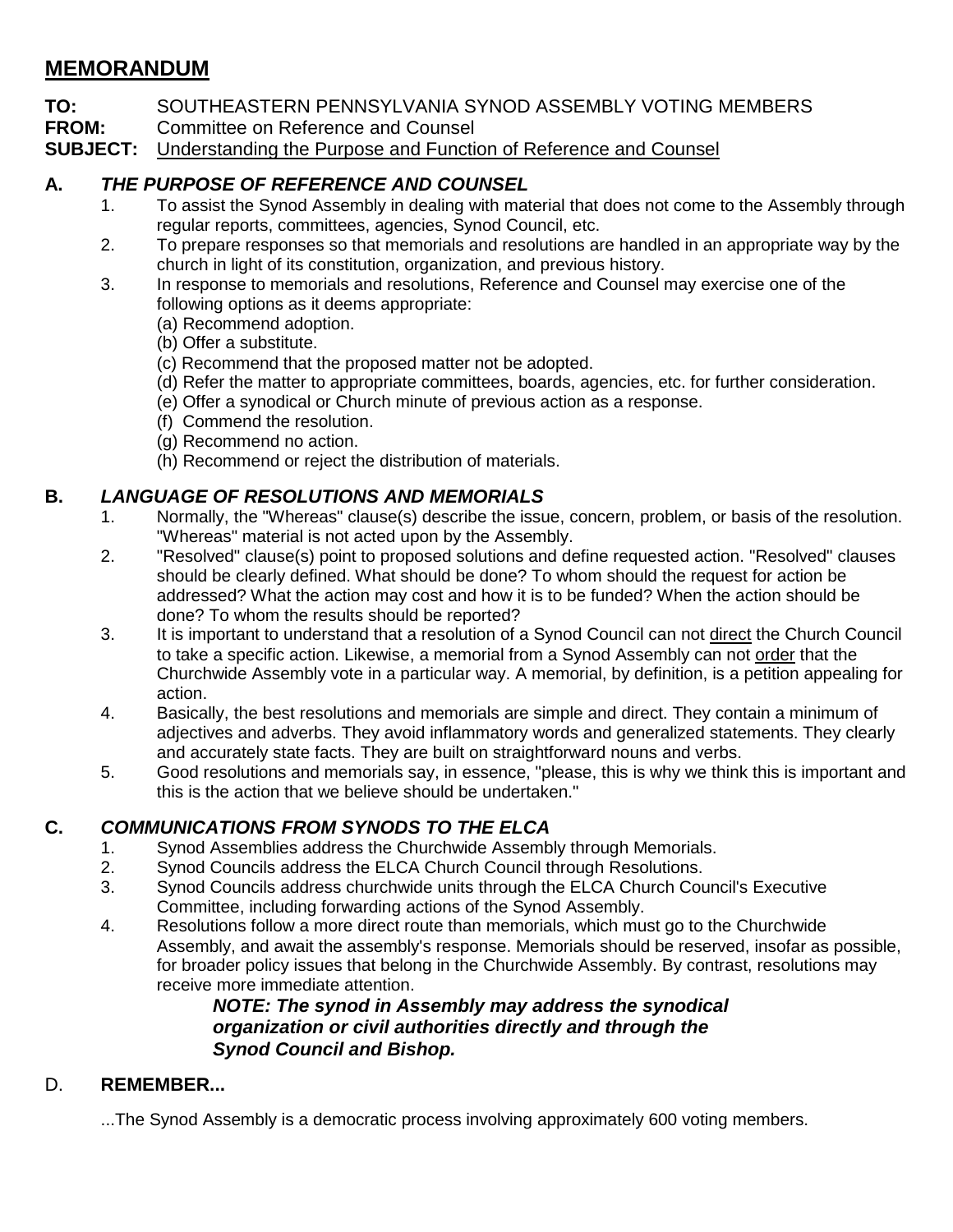### **RESOLUTIONS/MEMORIALS FOR REFERENCE AND COUNSEL**

SOUTHEASTERN PENNSYLVANIA SYNOD, ELCA 2022 MEETING OF THE SYNOD ASSEMBLY

|                                                                                                                                 | <b>NAME</b> | <b>CONGREGATION/LOCATION</b> |
|---------------------------------------------------------------------------------------------------------------------------------|-------------|------------------------------|
| Names of Person(s)<br>or Group<br>submitting<br>resolution/memorial<br>(please include name<br>of congregational<br>membership) |             |                              |
|                                                                                                                                 |             |                              |
|                                                                                                                                 |             |                              |
|                                                                                                                                 |             |                              |
|                                                                                                                                 |             |                              |
|                                                                                                                                 |             |                              |
|                                                                                                                                 |             |                              |

| <b>CONTACT PERSON:</b> |              |
|------------------------|--------------|
| <b>ADDRESS:</b>        |              |
| <b>EMAIL ADDRESS:</b>  |              |
| TELEPHONE:             | <b>DATE:</b> |

#### *INSTRUCTIONS:*

- 1. Please type or print legibly.
- 2. All background material should be listed prior to the resolution/memorial. Such information should begin with *"Whereas".*
- 3. The resolution/memorial should follow the *"Whereas"* clause, beginning with, *"Therefore, be it resolved...".*
- 4. Please keep a copy of the resolution/memorial for your reference.
- 5. Attach the resolution/memorial to this cover form and submit it by **March 30, 2022** to [coutterbridge@sepa.org](mailto:coutterbridge@sepa.org) or via US Mail:

Committee on Reference and Counsel Southeastern Pennsylvania Synod

Wiedemann Center

7241 Germantown Avenue

Philadelphia, PA 19119

6. Contact Rev. Jenn Casey (631-427-1575) or via email at pastorienncasey@comcast.net with any questions.

**PLEASE NOTE: All resolutions/memorials must be received by the committee by March 30, 2022 in order to guarantee consideration by the Assembly!**